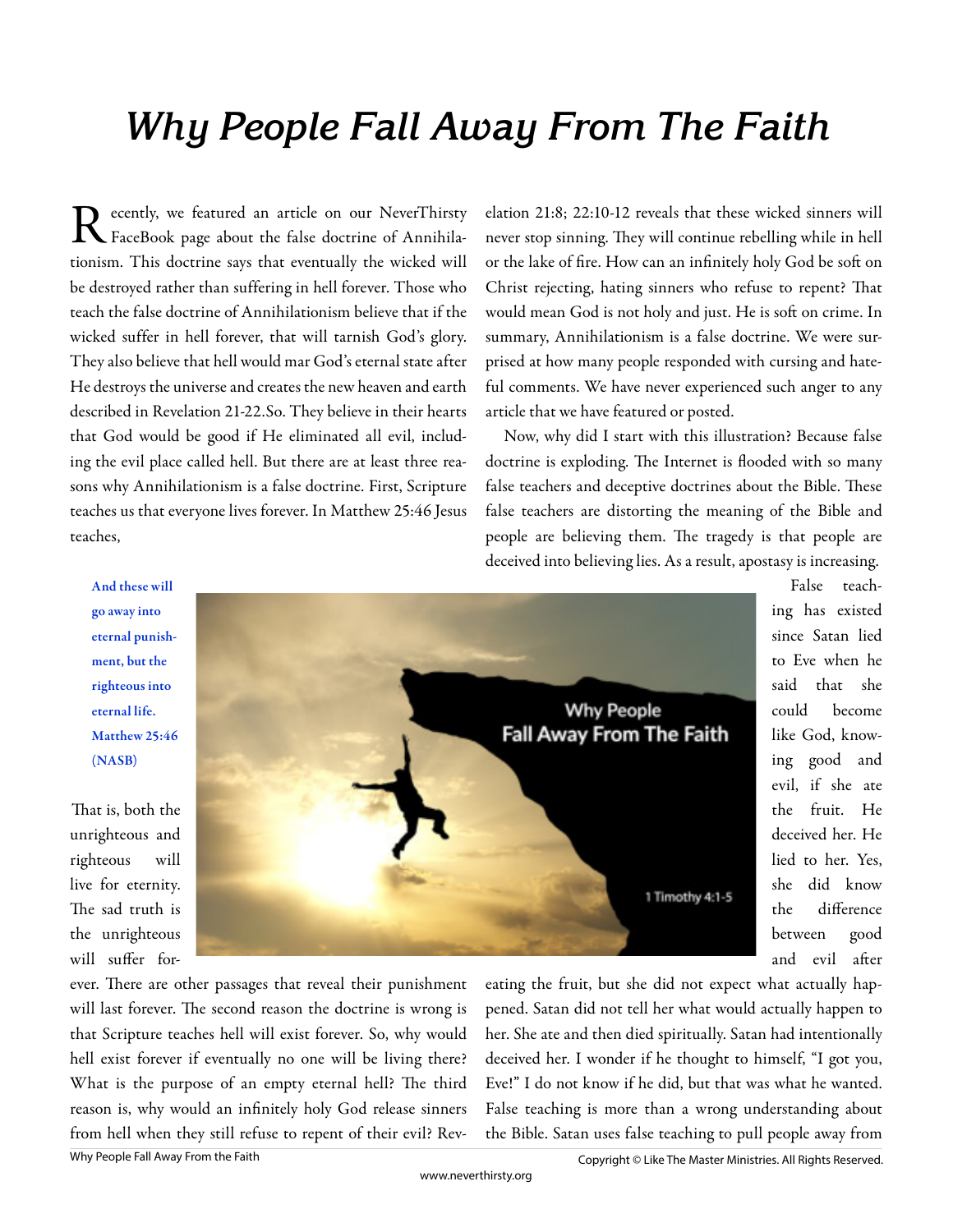the truth. Satan works to cause people to become apostates. Satan is fighting against God to prevent people from believing in Jesus Christ and being saved. Satan is trying everything to win. There is a battle here on planet earth for the souls of men and women. Eve had heard the truth, but after listening to Satan, she believed him and disobeyed God. Next Adam sinned, both became sinners, and all of their children were then born with a sinful nature.

**Apostasy was Prophesied— 1 Timothy 4:1a.** Our study is from 1 Timothy 4:1-5, and it is about false teaching and apostasy. Let's begin by reading verse 1, which says,

But the Spirit explicitly says that in later times some will fall away from the faith, paying attention to deceitful spirits and doctrines of demons. 1 Timothy 4:1 (NASB)

The first thing we need to notice is the phrase "fall away from the faith." The Greek word for "fall away from the faith" is *aphistemi*. The word is sometimes translated as "to depart," "to desert," or "to leave." That is, these individuals had heard the truth, but then left without ever believing in Christ. 2 Peter 2:22 refers to apostate teachers as dogs who return to their own vomit, and as pigs who wallow in mud after a bath. The Jews hated both dogs and pigs. So, the statement is not about believers losing their salvation but about individuals who never became believers. They had heard the truth, and eventually, they left. 1 John 2:19 says,

They went out from us, but they were not really of us; for if they had been of us, they would have remained with us; but they went out, so that it would be shown that they all are not of us. 1 John 2:19 (NASB)

This helps us understand that apostates were never Christians, even though they knew the Bible and may have been teaching it.

So, our study is about apostasy. We are going to discover five important principles about apostasy. The first principle is that apostasy was prophesied. The second principle is that it is occurring. Then we will learn that demons are the source of apostasy, people promote apostasy, and the error of apostasy.

Paul begins by giving Timothy and us the first principle about apostasy. He says apostasy was prophesied to occur. Apostasy has occurred and it is certain to continue occurring. Notice the word "explicitly." It refers to a precise or exact statement by the Holy Spirit Himself. Paul wants us to know that what he is about to say is not his opinion. The Holy Spirit said it. He did not say it on his own. There are several New Testament passages about apostasy.

For example, in the parable of the Sower of the Seed (Matthew 13:20-22), Jesus declared that some people will believe, but then later leave the faith due to trials, affliction, persecution, worry, and wealth. Then in Matthew 24:4-5, 10, 24, Jesus warned us that false prophets would arise and people would fall away from the faith. God uses these various situations to reveal who are the real believers and who are not real. Some people abandon the faith because they never got their eyes off the world (1 John 2:15-17). They loved the world too much and eventually returned to the world.

Other people get caught into false doctrine by false prophets or teachers and eventually leave the true faith. Examples of this are found in 2 Thessalonians 2:3-12. There Paul warns about demonic forces who motivate people to become apostates. Throughout the book of Hebrews, people are warned to believe in Christ. They are urged to do more than just hear truth. They are urged to believe the truth and hold on to it. If they do not, they reveal that they are apostates. They are individuals who never truly believed and trusted in Jesus Christ. Hebrews 3:12-13 warns,

Take care, brethren, that there not be in any one of you an evil, unbelieving heart that falls away from the living God. But encourage one another day after day, as long as it is still called "Today," so that none of you will be hardened by the deceitfulness of sin. Hebrews 3:12-13 (NASB)

The warning about false teaching and warnings against apostates are also found in 2 Peter 2:1-3; 3:3 and 1 John 2:18. Finally, Jude 3-4, 17-19 urges believers to fight for the faith. In summary, 1 John 2:19 tells us that these individuals were never really Christians.

I will later provide another example about apostasy which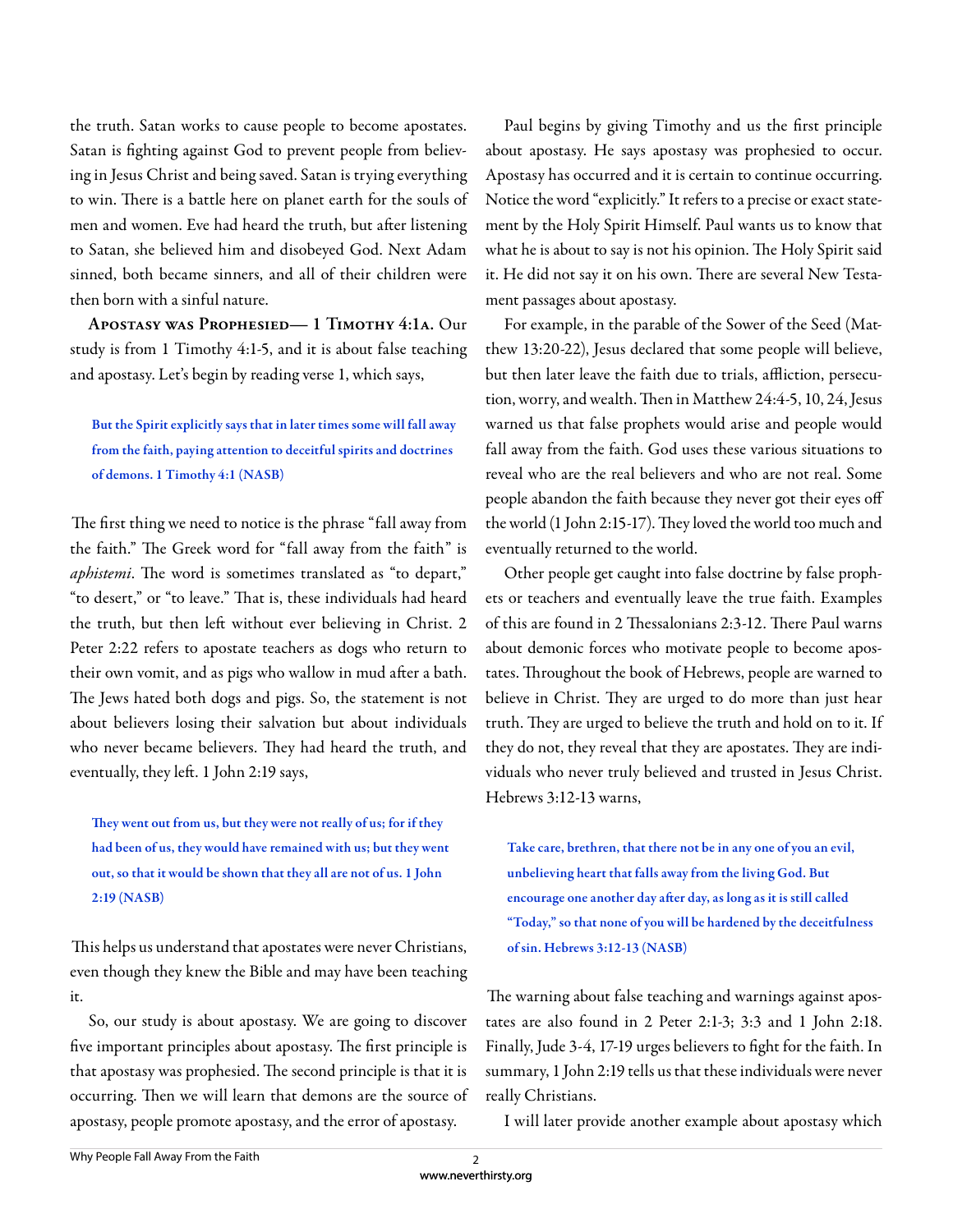will be from the Old Testament. So, the first principle is that the Holy Spirit Himself prophesied that it would occur.

APOSTASY IS OCCURRING — 1 TIMOTHY 4:1B. The second principle is that apostasy had already started occurring in the time of the apostles. Notice that we are told "in later times some will fall away from the faith." When Paul says "later times," we must remember that the last times started during the time of Jesus. Hebrews 1:1-2 says,

God, after He spoke long ago to the fathers in the prophets in many portions and in many ways, in these last days has spoken to us in His Son, whom He appointed heir of all things, through whom also He made the world. Hebrews 1:1-2 (NASB)

Notice the verse says that God the Father spoke to us in the last days. The last days started when Jesus came. Romans 5:6 says Jesus was born at the "right time," and Galatians 4:4 says He was born in the fullness of time—the last days. When the apostle Paul wrote 1 John 2:18, he told his readers they were living in the last hour. Yet, 2 Peter 3:3 refers to the future also as the last days. This gives us the second principle about apostasy. It was already occurring during the time of the apostles and it is still occurring today. So, the simple truth is that apostasy is occurring. But it will explode even more as we get nearer to the time of the rapture and the tribulation.

**The Root Cause of Apostasy — 1 Timothy 4:1c.**  The third principle about apostasy is that the demonic world is the root cause of apostasy. Paul tells us that some unbelievers will hear the Bible taught, and yet, "paying attention to deceitful spirits and doctrines of demons." The Greek word that is translated as "paying attention" is a present participle. This means that someone who becomes an apostate started listening, and then continued listening to deceitful spirits and doctrines of demons. They listened and gradually became convinced the false teacher was correct. Then they left the faith. They abandoned the faith because they never believed in Jesus.

This verse and 2 Corinthians 11:13-14 help us understand that demonic forces are the source of false doctrine. These two verses say,

For such men are false apostles, deceitful workers, disguising themselves as apostles of Christ. No wonder, for even Satan disguises himself as an angel of light. 2 Corinthians 11:13-14 (NASB)

Verse 13 refers to false apostles and deceitful teachers. Then verse 14 reveals that Satan is the root problem. Satan disguises himself as an angel of light. That is, he deceives people into thinking he is morally good.

2 Corinthians 4:3-4 adds that Satan has blinded the eyes of men so that they will not believe the truth. False religion and false teaching is how he does this.

And even if our gospel is veiled, it is veiled to those who are perishing, in whose case the god of this world has blinded the minds of the unbelieving so that they might not see the light of the gospel of the glory of Christ, who is the image of God. 2 Corinthians 4:3-4 (NASB)

Deceitful spirits and the doctrines of demons promote apostasy by using deception. They distort Scripture and provide a wide variety of false teachings and false doctrines that will appeal to as many different people as possible. Satan provides a smorgasbord of deceptive teachings because different people respond to different false teachings and false doctrines. So, the third principle is that demons promote apostasy.

**PEOPLE PROMOTE APOSTASY — 1 TIMOTHY 4:2.** The fourth principle is that demons use humans to promote their false teachings and false doctrines. Verse 2 says that apostasy is occurring because people are "paying attention to deceitful spirits and doctrines of demons,"

By means of the hypocrisy of liars seared in their own conscience as with a branding iron . . . 1 Timothy 4:2 (NASB)

That is, demons uses men who have seared consciences. The actual Greek word for "seared" was used to refer to cauterization of a wound. It was not used to refer to a branding iron. This reminds me that I had a cancerous growth removed from my right hand. During the procedure the dermatologist cauterized my wound because she had to dig so deep and it was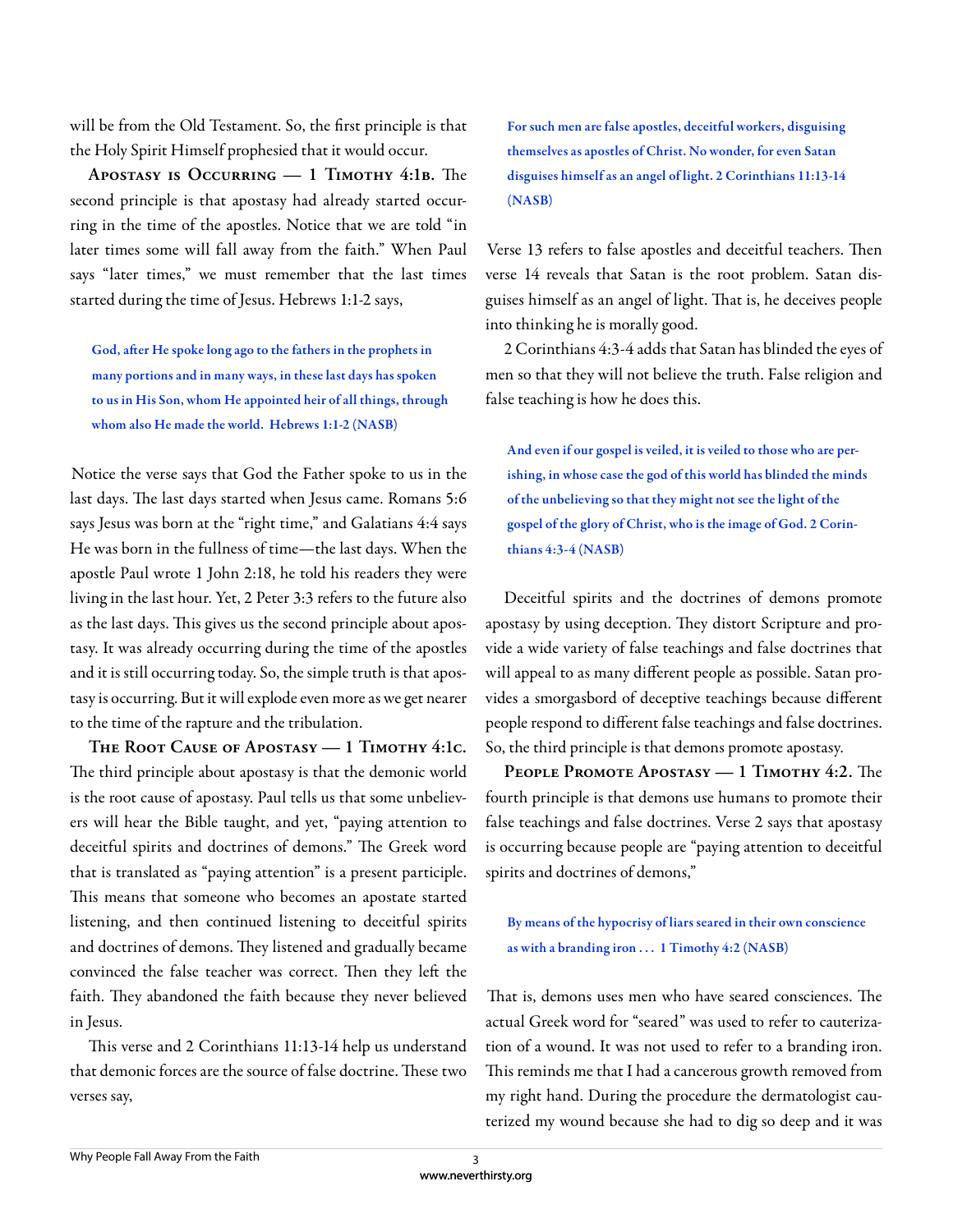bleeding so much. That is, the men demons use have a cauterized conscience. So, they either do not know they are lying or they pretend to tell the truth, even while they know they are lying. They are hypocritical liars. Notice the passage refers to the doctrines as being the creation of demons.

Ezekiel 13 and 14 give us an amazing description of some false prophets and apostasy in the Old Testament. In these two chapters, God is speaking to His prophet Ezekiel. Starting in verse 2 we are told that God said,

Son of man, prophesy against the prophets of Israel who prophesy, and say to those who prophesy from their own inspiration, 'Listen to the word of the LORD! Thus says the Lord GOD, "Woe to the foolish prophets who are following their own spirit and have seen nothing. O Israel, your prophets have been like foxes among ruins.'" Ezekiel 13:2-4 (NASB)

Notice that God told Ezekiel to rebuke the false prophets because they were lying to the people. Their prophecies were lies. Their prophesies were from their own inspiration, their own spirit. They were motivated by their own imagination. God may have implied that they were very emotional and dynamic speakers. Verse 6 says,

They see falsehood and lying divination who are saying, 'The LORD declares,' when the LORD has not sent them; yet they hope for the fulfillment of their word. Did you not see a false vision and speak a lying divination when you said, 'The LORD declares,' but it is not I who have spoken?

Therefore, thus says the Lord GOD, "Because you have spoken falsehood and seen a lie, therefore behold, I am against you," declares the Lord GOD. "So My hand will be against the prophets who see false visions and utter lying divinations. They will have no place in the council of My people, nor will they be written down in the register of the house of Israel, nor will they enter the land of Israel, that you may know that I am the Lord GOD. It is definitely because they have misled My people by saying, 'Peace!' when there is no peace." Ezekiel 13:6-10a (NASB)

Notice how many times Yahweh called them liars. In verse 6,

Yahweh said, "They see falsehood and lying divination." Then He referred to "false vision and speak a lying divination" in verse 7. Then He said they have "spoken falsehood and seen a lie" in verse 8. In the next verse, Yahweh refers to "false visions and utter lying divinations." Then He adds, they have "misled My people." That is, they taught something that they claimed was true, but it was not true. Finally, they declared, "Peace" when there was no peace. They lied. They deceived. It was their own imagination or their own spirit. They were very convincing, and the people loved their message. The false prophets were dynamic and persuasive.

The people of Israel had listened to these false prophets. If we keep reading, we discover in chapter 14, verse 6 that God warned those who believed the false prophets and were following them to repent and stop. Listen to God's warning to them,

Therefore say to the house of Israel, 'Thus says the Lord GOD, "Repent and turn away from your idols and turn your faces away from all your abominations. For anyone of the house of Israel or of the immigrants who stay in Israel who separates himself from Me, sets up his idols in his heart, puts right before his face the stumbling block of his iniquity, and then comes to the prophet to inquire of Me for himself, I the LORD will be brought to answer him in My own person. I will set My face against that man and make him a sign and a proverb, and I will cut him off from among My people. So you will know that I am the LORD.'" Ezekiel 14:6-8 (NASB)

These people of Israel were worshiping idols. God says the root problem was not in the teachings of the false prophets, but in the hearts of the people. They had heard the Word of God; but after hearing the false prophets, they turned away and followed the false prophets. This is an example of apostasy. This helps us connect the first four principles together. Apostasy was prophesied. It is occurring. Demons promote it by using humans who are seared in their conscience.

ERROR OF APOSTASY  $-1$  TIMOTHY 4:3-5. The fifth principle reveals the error of apostasy. Paul gives us two examples of the false doctrines of demons in verse 3. Then in verses 4-5, he reveals their error. The examples of false doctrines are two examples of asceticism. Verse 3 describes them,